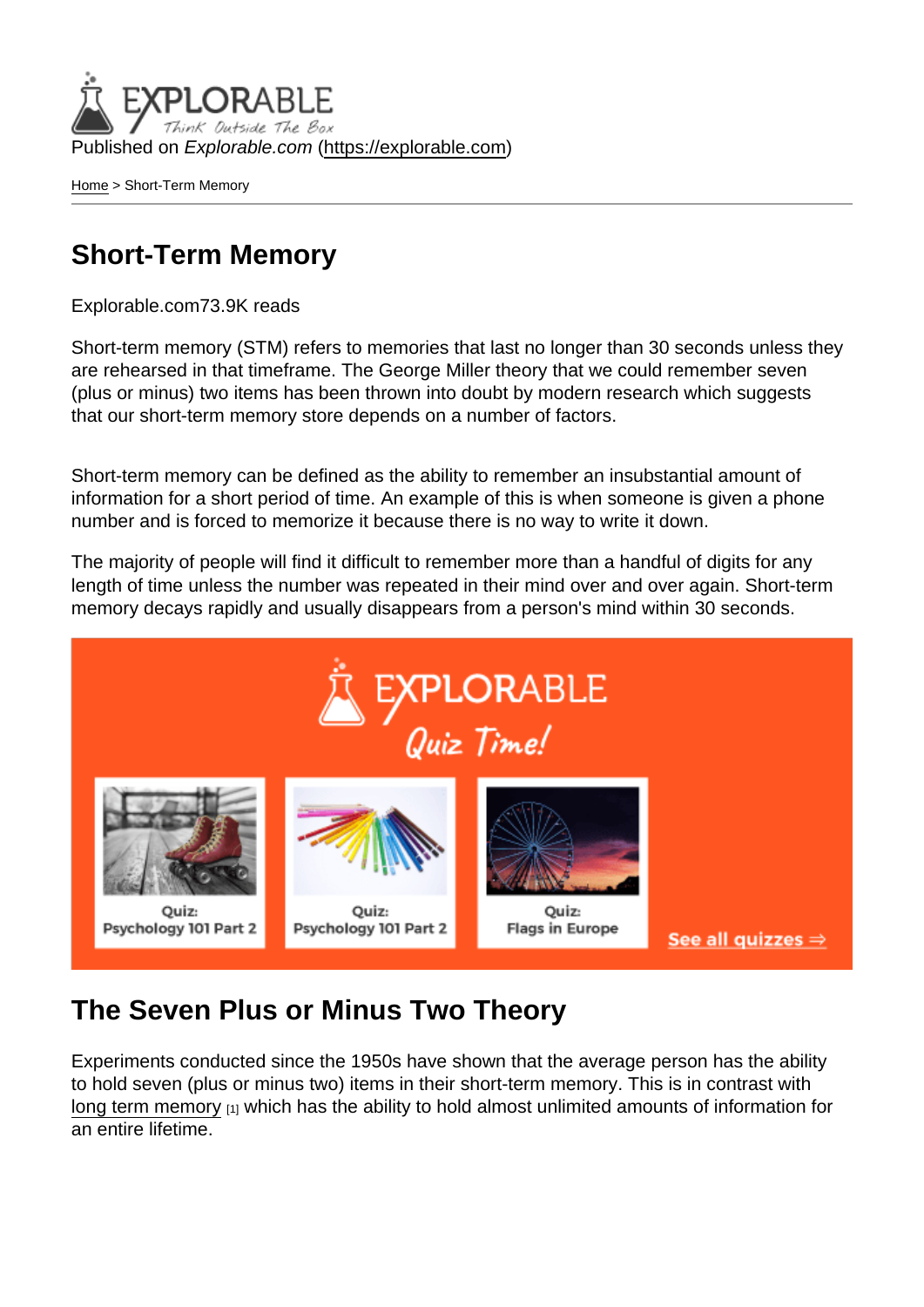# Separating Short and Long Term Memory

As far back as the 19th century, it was believed that long and short-term memory belonged in two distinct groups. Yet another theory was espoused in the 1960s which claimed that shortterm memories were actually converted into a long term store after a short period of time. This 'modal model' theory was virtually quashed as evidence of a separate short-term memory store came from research conducted on patients with anterograde amnesia.

This form of amnesia describes patients who are unable to learn new things after being involved in the accident/occurrence that caused their amnesia. Studies showed that [anterograde amnesia](https://explorable.com/retrospective-memory) [2] sufferers were able to retain information for a few seconds but could not form long term memories. This has been taken as proof that short-term memory is separate from long term.

# Memory Span

Though the exact reasons for forgetting information over a short period of time are disputed, the general consensus is that the amount of new facts we can retain over short periods of time are severely restricted by this process of forgetting. Another term for the capacity of shortterm memory is 'memory span'. A memory span test consists of the individual conducting the experiment reading out lists of words or digits which increase in length. The longest list a person can remember in the correct order in over half the trials is known as his or her memory span.

# George Miller

George Miller was one of the psychologists who believed in the aforementioned seven (plus or minus two) theory in relation to short-term memory. Yet modern research has shown that this is only truly accurate when college students are tested.

When it comes to the general population, this figure varies dramatically as it does depending on the material used to test. For example, it is easier to remember shorter words or ones which are familiar to the person being tested.

# **Chunking**

A method of improving our ability to remember things over a short period of time is called chunking. This is also a word used to describe the organization of things into meaningful sections. Realistically, the average person under normal conditions can expect to remember four items short-term. With chunking, it is possible to remember far more. For example, it is easier to remember nine numbers in three groups of three.

The total capacity of short-term memory is hard to define because it will be different depending on the material used. Generally speaking however, short-term memory can be affected by long term memory, time taken to pronounce words and differences between individuals.